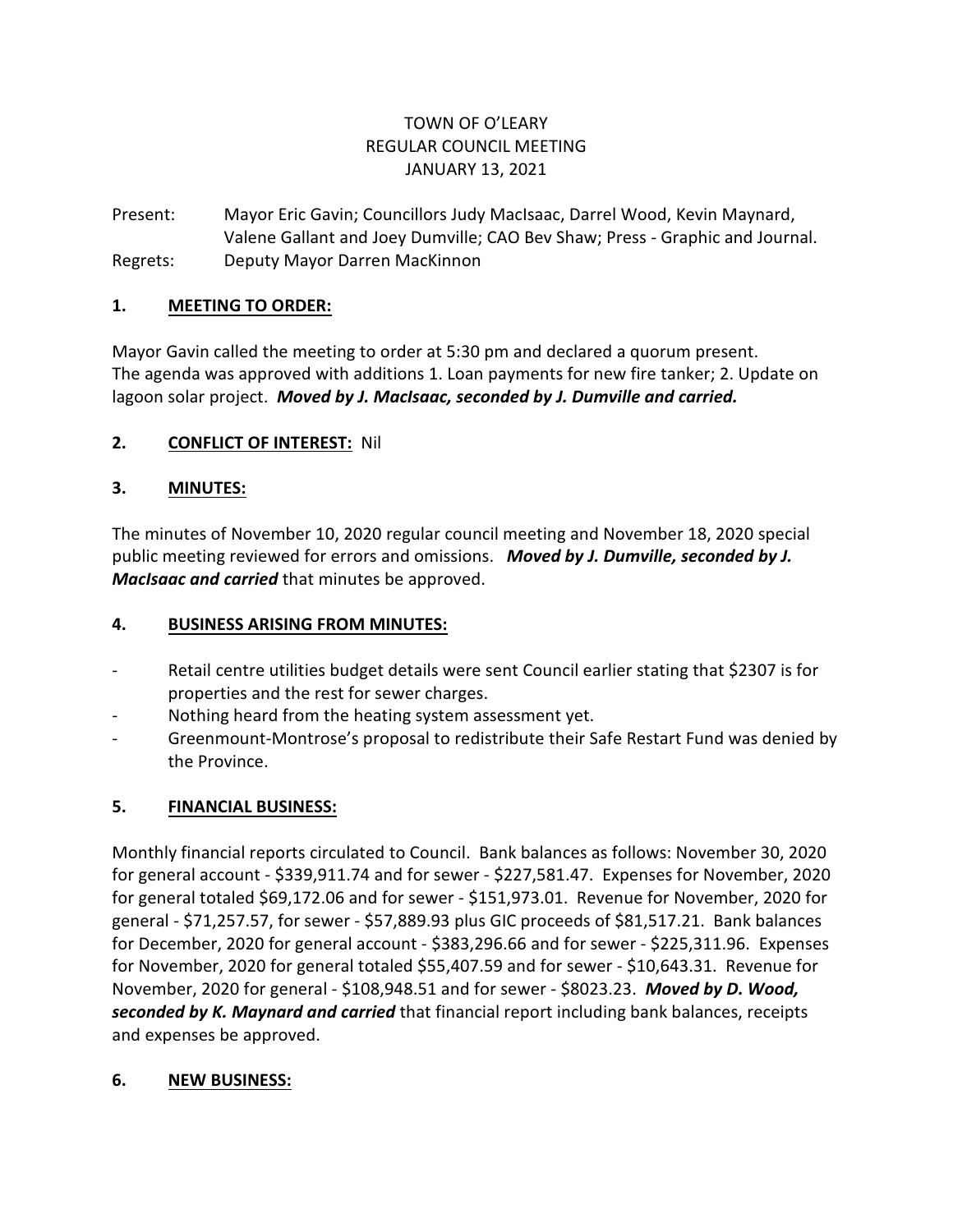A. Mayor's report - Eric reported meeting with Ernie Hudson regarding funding for streets and sidewalks work. He attended the levee award presentations and the Fire Department annual meeting. Eric also attended the public meeting on November 18<sup>th</sup> and the presentation from West Prince Solar on January  $11^{\text{th}}$ .

B. Administrator's report - Bev attended the November 18<sup>th</sup> public meeting, the awards presentations and the West Prince Solar presentation. Reported that Safe Restart funds have been received, the Active Transportation Fund application has been submitted and Infrastructure Secretariat confirmed that gas tax monies can be used for this project. The Provincial agreement for the Internet Access Site has been submitted, a lease with Future Tech West prepared and inquiries made for hiring staff for the project. Emergency Plan is near completion and still working on the Municipal Capital Expenditure Grant claim. Building/business permits - Permit to Charles Adams, 33 Willow Avenue issued for 4 unit apartment complex, valued at \$300,000 and permit to Robert Ellis, south of 516 Main Street for grain bin valued at \$7500. Overtime/vacation time - Bev 25.5 hours overtime and 6 vacation days left. Dale overtime hours at 57 and he has 2 vacation days left. Andrew has 28 hours overtime and 1 day of vacation left.

C. Reports from departments -

**Streets & Sidewalks** - Valene reported a raised culvert on Willow Avenue that will be reported to Department of Highways for spring work; Town street lights out at Bentley MacDonald property and at Credit Union; solar Christmas lights required some readjusting but most of them worked; and intersections at North & Gaspe and Main & Water are at times quite slippery.

**Police & Fire Protection -** Darrel reviewed RCMP reports for November and December 2020. Hours spent on O'Leary business in November reported at 159. One check stop held in our area. Hours spent on O'Leary business in December reported at 182. Five check stops held in O'Leary and radar was used to check speeds in school zone. In early 2021, Prince District will be acquiring 1 snowmobile and 2 ATV's to support Highway Traffic Act and Off Highway Vechicle Act enforcement.

Report for November from the Fire Chief advised that the department responded to 7 calls. Members participated in the Christmas parade. First responders training and Level 1 field training plus live training at a controlled burn held this month. Report for December from the Fire Chief advised of 4 calls. Fire Chief reported the passing of former chief Miles Boulter who was a major influence on O'Leary Fire Department's policies and practices. Darrel reported that members Ron Phillips (30 years), Rodney MacWilliam (25 years), Blain Buchanan (30 years), Wayne Sweet (10 years) and Kevin Arsenault (35 years) received recognition for years of service. The recently held annual fire department meeting voted Ron Phillips as Chief again, Jason Greenan as deputy chief, Davis Gallant as Captain # 1, Dan MacDonald as Captain # 2, Blain Buchanan as Lieutenant # 1, Jaron Harris as Lieutenant # 2 and Treasurer and Daniel Deziel as Secretary. Daniel Deziel was voted as Firefighter of the Year with Valene Gallant a close second for the award.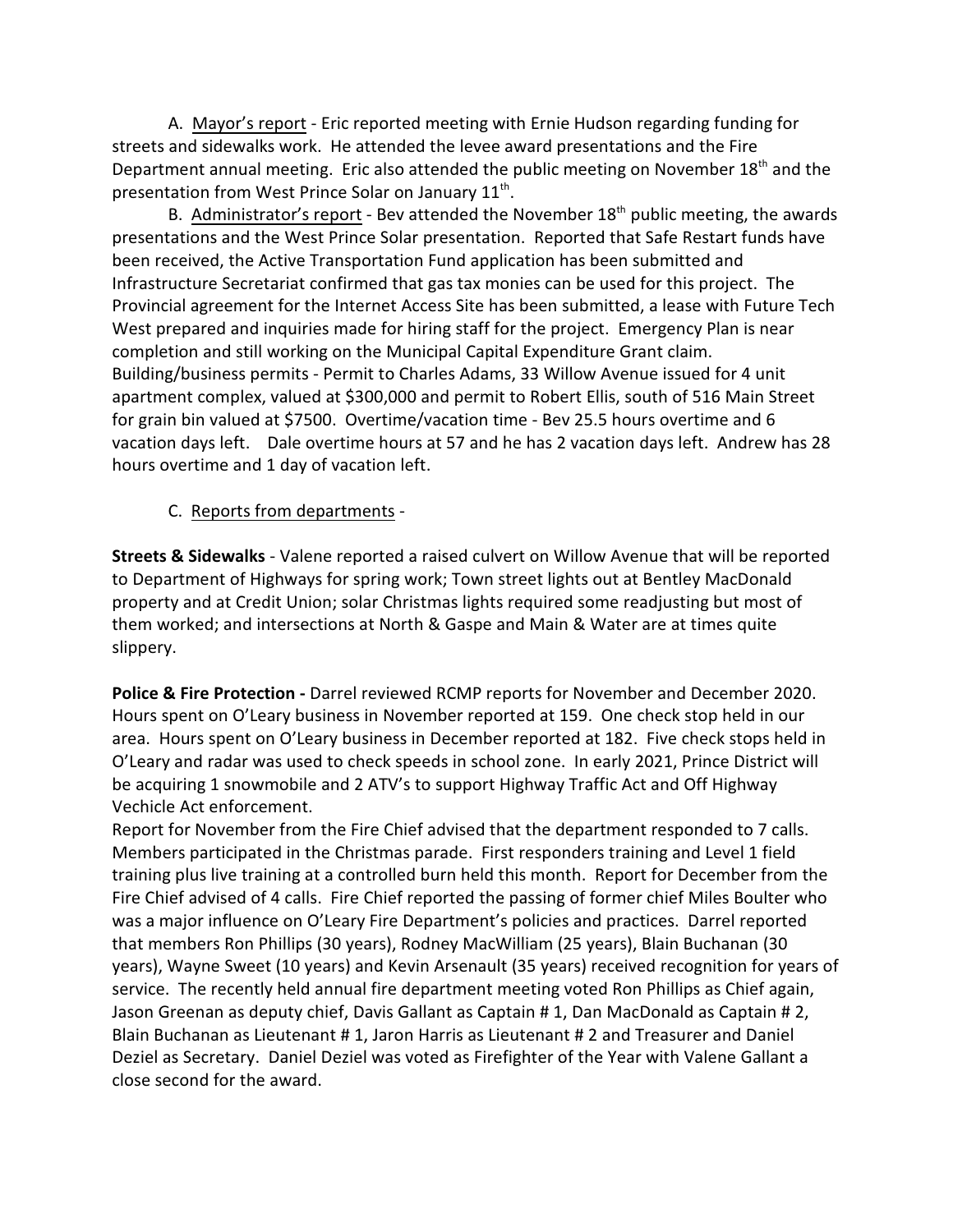**Properties -** Kevin advised of nothing new except for the condition of the dugouts at Ellis Field which was temporarily fastened down until repair in the spring. As the Town's representative on FPEIM board, Kevin noted that on line training for CAO's will soon be available.

**Recreation -** Recreation Director's report circulated to Council and Joey highlighted the successful Christmas Parade, Literacy Walk, Levee Awards, Girls on the Go program, 100 km yard sale planning, PEI Potato Blossom Festival upcoming meeting noting that new members are needed, Winter Carnival plans, snowshoeing opportunities at Ellis Field, after school programming and Caring Cupboard event. Council commended Andrew on the successful events especially due to the Covid restrictions.

**Newcomers/Recruitment/Community Endorsements** - Judy advised that the Community Seniors Co-operative fundraising efforts are in full swing. PEI Navigators met in December and have planned a Cooking & Culture event on Zoom. The emergency preparedness plan is near completion.

**Sanitation & Community Development -** Eric reported that the sump pump at the lagoon UV chamber has been repaired. The UV commissioning technician is trying to arrange to visit our site in February - he's been delayed due to Covid restrictions. Recent sample results from the lagoon show the output is well within compliance regulations and that's without the use of the UV system. The confined spaces safety/rescue equipment for the lagoon has been on loan from Jimmy Stewart and now he is offering it for sale at half the price of purchasing new. This information only arrived today at 4 so was unable to get any details such as warranty, age, life expectancy and certification status so Council agreed to table to the next meeting which was approved by *motion from J. Dumville, seconded by D. Wood. Motion carried.* Nothing new on Community Development.

### D. 1<sup>st</sup> reading Official Plan and Development bylaw amendments -

WHEREAS Council has received an application to amend the zoning of Parcel 591529 and a portion of Parcel 474643 to permit a proposed community care facility;

AND WHEREAS Council has given consideration to the Town of O'Leary Official Plan policy statements supporting expanded housing options for seniors;

AND WHEREAS Council has given consideration to the appropriateness of adding policies and plan actions to the Town of O'Leary Official Plan relating to special residential uses in R3 and PSI zones, and establishing the PSI zone;

AND WHEREAS, in accordance with 18(2)(b) of the Planning Act, Planning Board gave consideration to the proposal at a meeting held on October  $28<sup>th</sup>$  and provided additional comments supporting the proposal in writing on October 29, 2020; and

AND WHEREAS the proposed amendments to the Official Plan and the related bylaw amendments were presented to the public at an open meeting held on November 18, 2020;

BE IT RESOLVED that the proposed amendments to the Official Plan, being OPA-2021- 01, be hereby approved.

*Moved by Darrel Wood, seconded by Judy MacIsaac. Motion carried.*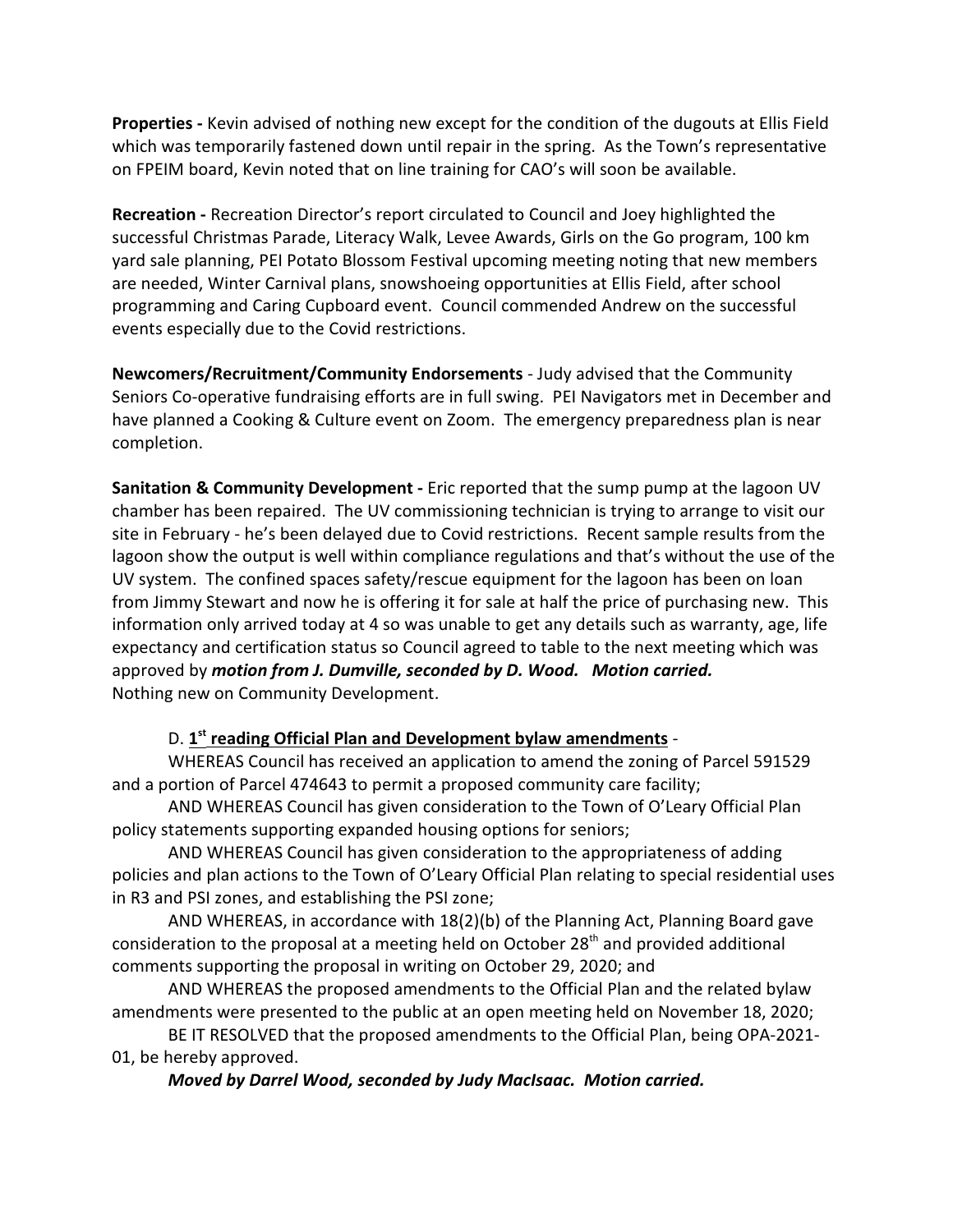WHEREAS Council has received an application to amend the zoning of Parcel 591529 and a portion of Parcel 474643 to permit a proposed community care facility;

AND WHEREAS Council has given consideration to the Town of O'Leary Official Plan policy statements supporting expanded housing options for seniors;

AND WHEREAS Council has given consideration to amendments to the Town of O'Leary Official Plan adding policies relating to special residential uses in R3 and PSI zones, establishing the PSI zone, and related supporting plan actions;

AND WHEREAS the proposed amendments to the Official Plan and the related bylaw amendments were presented to the public at an open meeting held on November 18, 2020;

AND WHEREAS the proposed amendments to the Official Plan, being OPA-2021-01, were approved at a public meeting of council on January 13, 2021;

BE IT RESOLVED that Bylaw BY-2021-01, a bylaw to amend the Town of O'Leary's Zoning and Subdivision Control (Development) Bylaw, be hereby read a first time; and

BE IT FURTHER RESOLVED that Bylaw BY-2021-01, a bylaw to amend the Town of O'Leary's Zoning and Subdivision Control (Development) bylaw, be hereby approved.

*Moved by Kevin Maynard, seconded by Darrel Wood. Motion carried.*

E. Safe Start Funding - Quotes for audio/visual equipment to allow Council to host Zoom meetings, staff training and other uses as necessary were circulated to Council prior to meeting. Explanations as to the differences in quotes was previously sent to Council as well. Bev advised that a company from Cornwall plans to visit on Friday to assess our needs and provide a quote. *Moved by J. Dumville, seconded by D. Wood and carried* that Council table this matter and review information from Cornwall company before making a decision to purchase.

F. Internet Access Site - *Moved by J. MacIsaac, seconded by J. Dumville and carried* that Council approve entering into agreement with the Province of PEI to act as a partner/host in the pilot project to provide a public access point for a Wi-Fi work and study hub area to assist areas of the Province of PEI without reliable broadband connection; to enter into a lease agreement with Michael Gaudet, owner of Future Tech West, to rent space to provide the facility for this Wi-Fi work and study hub area; and to seek funding from Employment Development Agency and/or Skills PEI to provide a supervisor for the Wi-Fi work and study hub area.

G. Survey on Gospel Hall land - No further action required at this time.

Cst. Lisa Jones, RCMP, joined our meeting. The month reports were previously reviewed by Council but a discussion held on break and enter investigations reported and also Cst. Jones provided information on the new traffic officers for Prince County.

H. Approval of levee cancellation & virtual award presentations - *Moved by J. Dumville, seconded by V. Gallant and approved* that Council's decision to cancel January 1, 2021 levee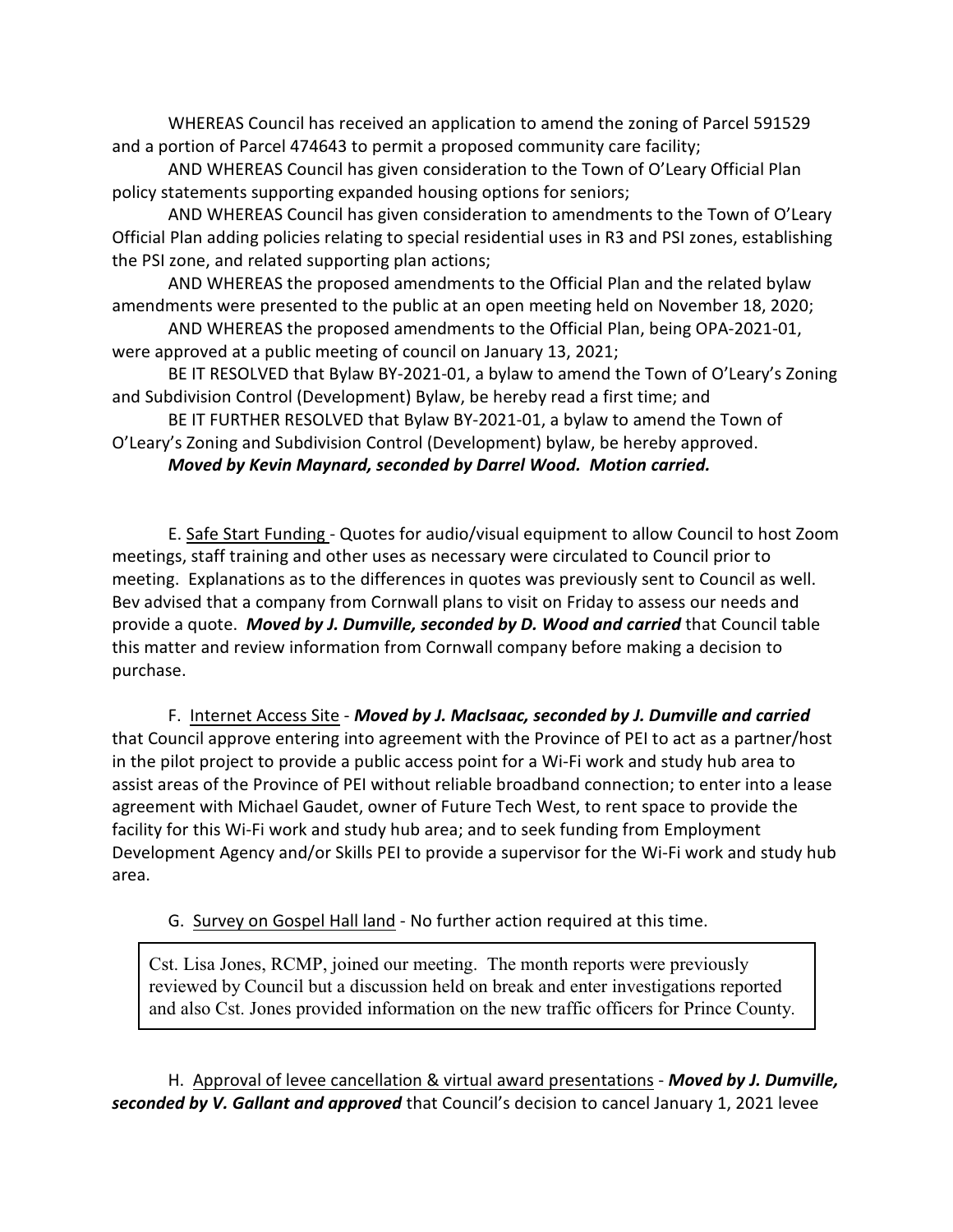celebration and to hold virtual award presentations.

I. Approval of tractor additional costs - *Moved by D. Wood, seconded by V. Gallant and carried* that additional costs to body repairs of tractor approved at September 9/20 Council meeting be approved. Original estimate was \$2106.80 and actual invoice totaled \$2835.90.

## J. Other business & correspondence:

**New Fire Department tanker financing -** due to the earlier than expected delivery of the new truck, loan draw down is also earlier resulting in payments due before the new fiscal year. *Moved by D. Wood, seconded by J. MacIsaac and carried* that truck payment be deferred until April 2021 and just interest to be paid in the meantime.

**Update on Lagoon Solar Project -** Discussions with Provincial Sustainable Communities officer, Dean Lund, indicated that the Town would be eligible for funding for this project but an amount isn't available yet. Bev to continue with project. Question raised - will this project affect any future applications for solar power projects?

Kevin commented that the Town should be sure of taking advantage of the legal service program through FPEIM.

# **7. COMMITTEE OF THE WHOLE:**

*Moved by J. Dumville, seconded by D. Wood and carried* that council adjourn to committee of the whole session at 6:55 pm.

*Moved by K. Maynard, seconded by V. Gallant and carried* that regular meeting reconvene at 7:30 pm.

# **Results from Committee of the Whole**

a. Council agreed that firefighters could use the attic space above boardroom for storage and training although notice to be given to CAO so as to avoid noise when the boardroom is in use. b. Council agreed that payout to be made to Curran & Briggs for overpayment of Sewer Utility charges for frontage.

c. Preston Murphy hired to dig trench between 608 Main Street and 612 Main Street to alleviate a water problem. If this proves successful then owner of 612 Main, whose landscaping may have created the problem, will be invoiced.

d. To contact Department of Transportation regarding the second radar requested for entrance to Town from Knutsford.

e. Mayor Gavin announced changes to Councillor's departmental responsibilities as follows: Darren - Deputy Mayor & Finance, Kevin - Streets, Sidewalks & FPEIM, Darrel - Fire Department, Valene - Properties & Police, Joey - Recreation, Judy - Health & Newcomers, and Eric will keep Sanitation & Community Development.

f. Christmas bonuses to staff confirmed on a *motion by D. Wood, seconded by J. Dumville and carried.*

# **8. ADJOURNMENT**